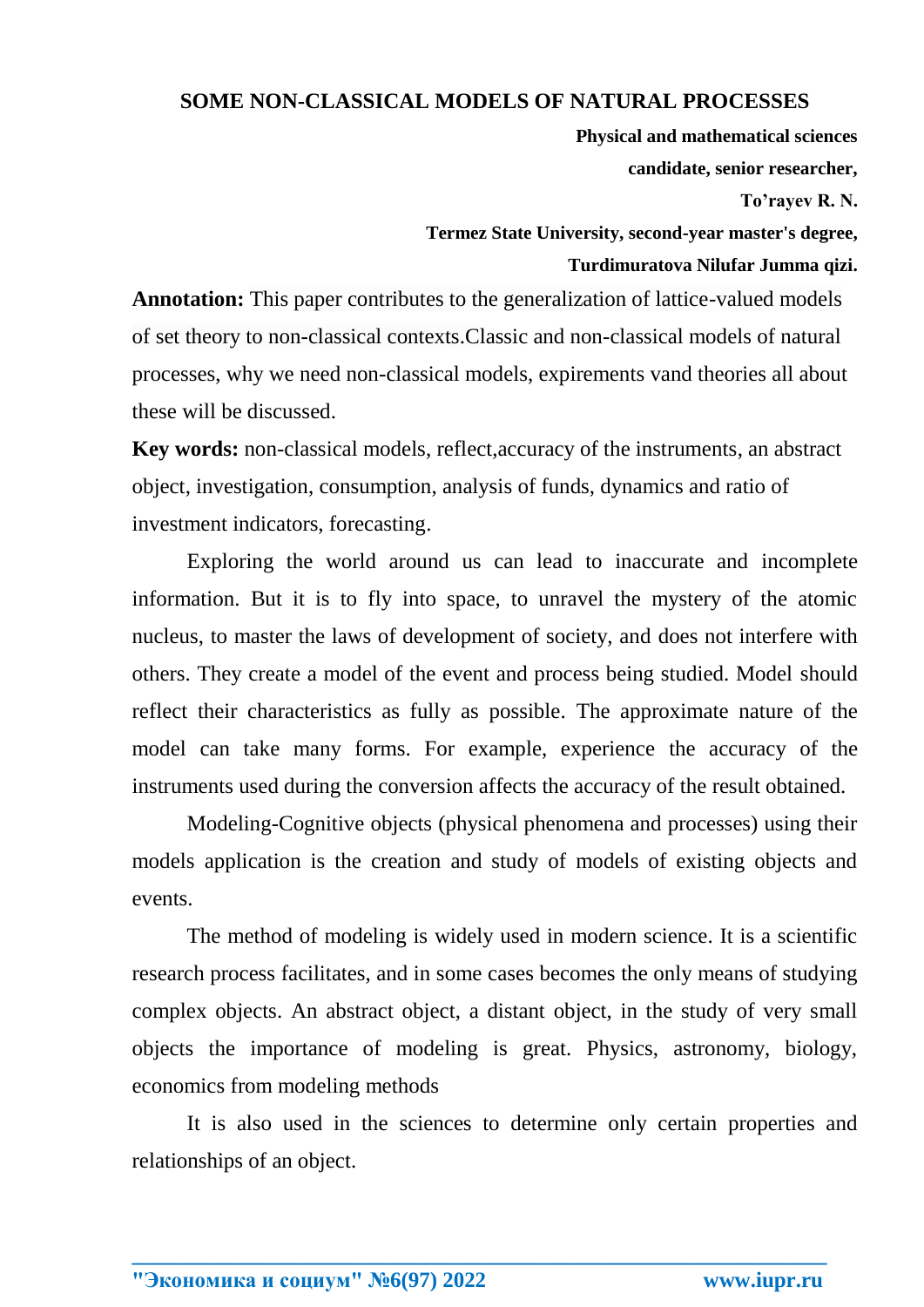Depending on the means of selecting models, it can be divided into three groups. These are abstract, physical, and biological groups. The range of abstract models includes mathematical, mathematical-logical, and similar models enters. The range of physical models includes miniature models, various tools and devices, simulators and so on etc. are included.

Let's take a brief look at the content of the models.

1. Physical model. The nature and geometric structure of the process under investigation is the same as in the original, but models that differ in quantity (size, speed, scope), such as airplanes, models of ships, cars, trains, hydroelectric power stations, etc. are examples of physical models.

2. Mathematical models relate to the structure, interaction, and function of living organisms consists of a mathematical and logical-mathematical description of the laws, according to experimental data or logically constructed and then tested experimentally.

3. Biological models In this case, the mechanism of origin, course, consequences of this condition or disease etc. are studied experimentally. Different methods in the biological model affect the genetic apparatus, infecting germs, removing certain organs, or inserting hormones that are the product of their activity and other methods are used. knowledge in the field of genetics, physiology, pharmacology in such models applied.

4. Physicochemical models are the physical or chemical biological structure, function, or process is to regenerate by means of.

5. The economic model began to be used around the 18th century. F.Kene's "Economic Tables" was the first attempt to show the process of social reproduction.

From different models of economic systems to study different areas of activity used. The most general laws of economic development are based on economic models checked. Various complex indicators, including national income, employment, consumption, analysis of funds, dynamics and ratio of investment indicators, forecasting.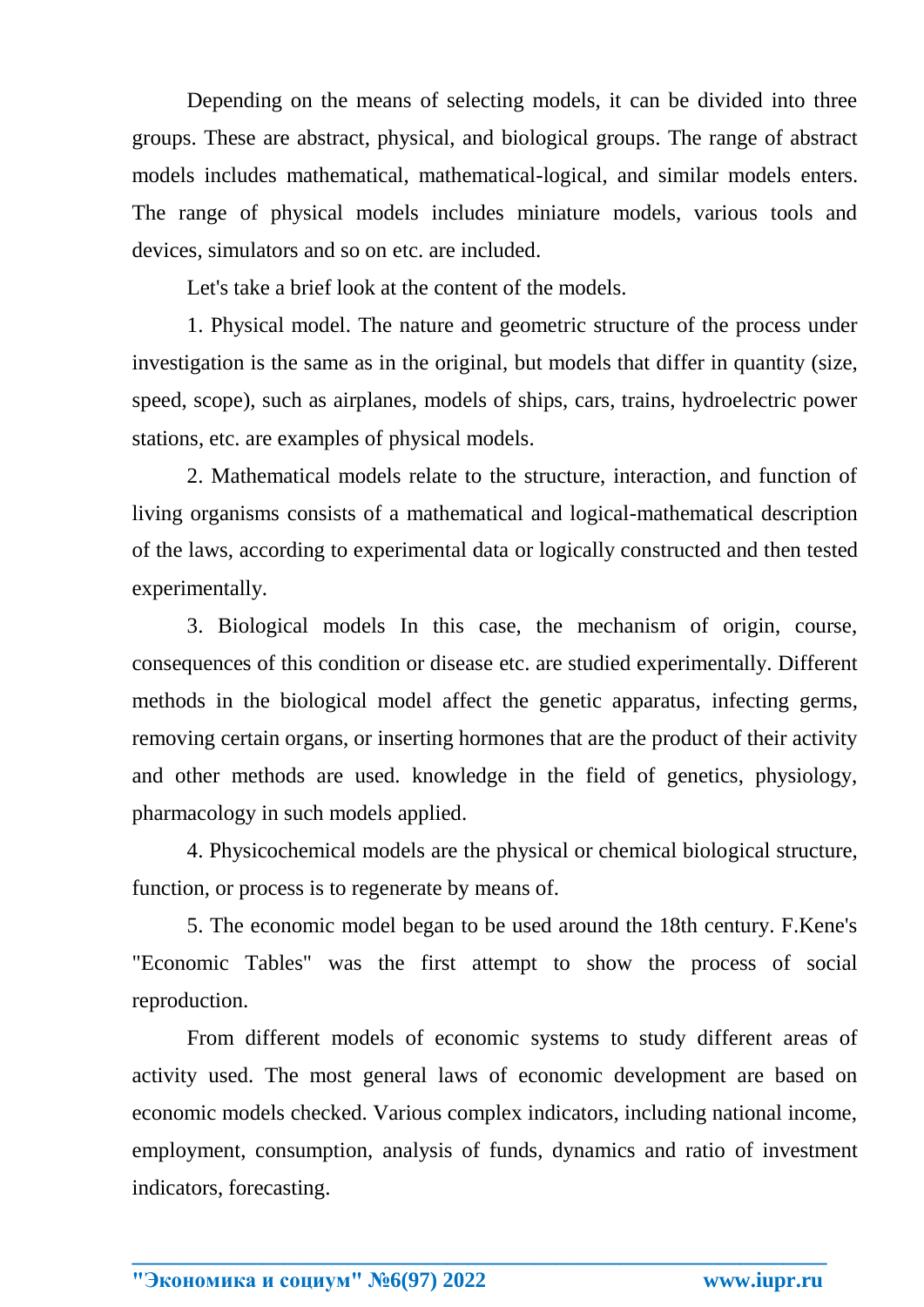Large economic models are used. Small economic in the examination of specific economic conditions systems, mainly mathematical models are used in the study of complex economic systems. Mathematical models are the laws of the structure, interaction, and function of living organisms consists of mathematical and logical-mathematical descriptions, based on experimental data or logical based on and then tested experimentally.The study of mathematical models of biological phenomena on a computer is a biological study allows you to predict the nature of the change in the process. It should be noted that this is the case it is sometimes very difficult to organize and conduct processes experimentally.

The form of rational thinking is a theoretical model as a system of concepts about the state, the main features and laws of the process, the structure and organization of the object of study. Due to their experimental reliability, theoretical elaboration, physical models are the standard model of rational thinking and the basis of modeling in all other areas of scientific knowledge. Their task, therefore, goes far beyond just writing simple forms of motion of matter. "Any theory or model is a physical model at its core, because only physics has objective standards of the material world in its arsenal."As an example of the sciences, classical physics, built on deterministic laws, provides insights into scientific criteria, experimental accuracy, proof of hypotheses, and strengthens the role of mathematics as a universal language of scientific knowledge. Material point and continuum models are fundamental classical models (everything else is built on them). The material point model is applied to objects whose dimensions are not taken into account in the given problem, while the continuum model is a concept of material substance (essence) that continuously fills a certain area of space. The first model is based on Newton's classical mechanics, and the second is based on Maxwell's electromagnetic theory. These models are a shining example of scientific abstraction. Studying them develops in students serious scientific thinking, distinguishing the features of the subjects under study, skills and conscious conclusions based on them. Quantomechanical modeling introduces antinomy into the system of scientific knowledge and provides new insights into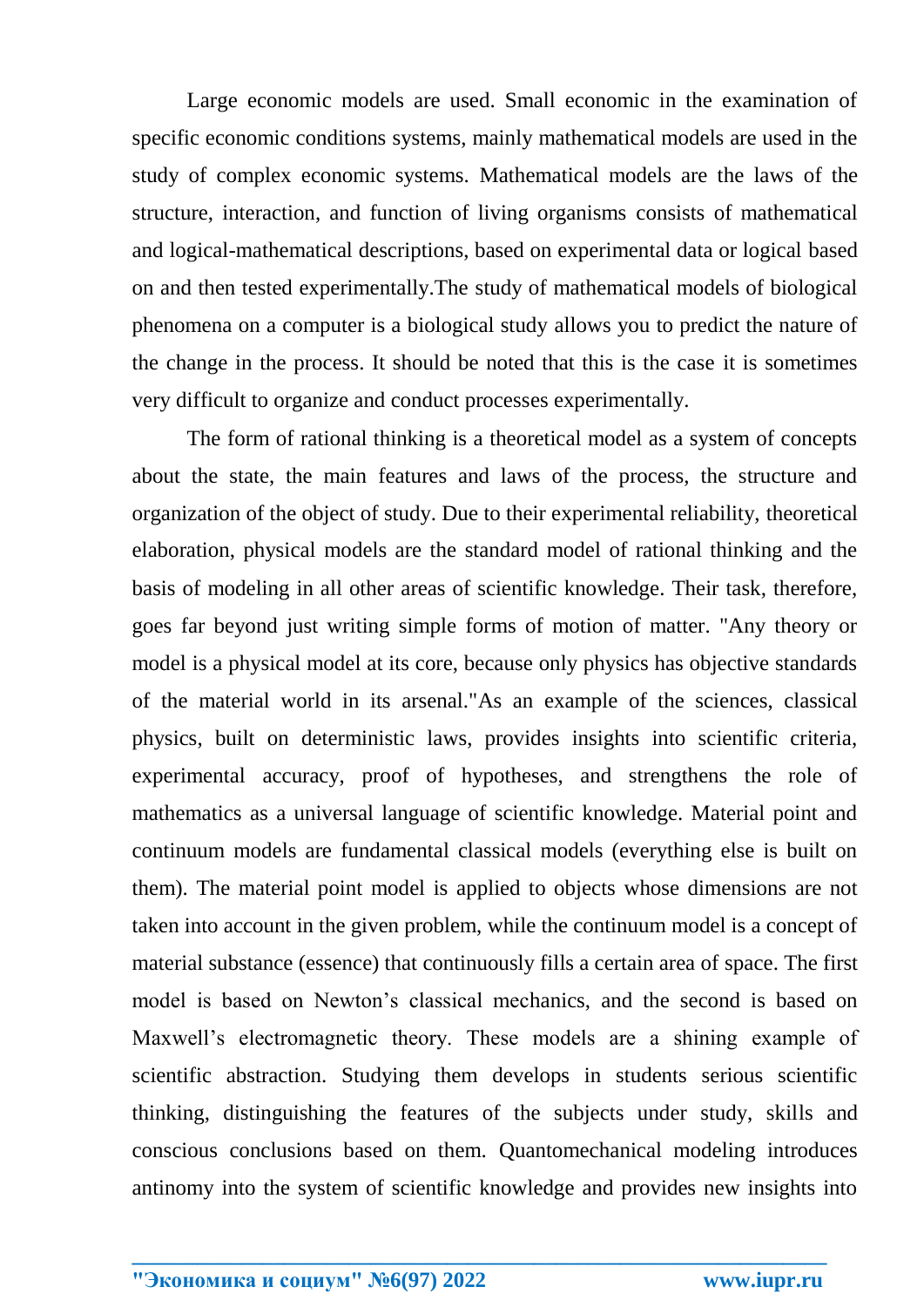chance and necessity in nature, and the relationship between subject and object of knowledge. From the point of view of the logic of formal discussion, both of the two negatives about the corpuscular and wave nature of material particles proved to be true, and the appropriateness of either is determined by the phenomenon under study. The study of quantum mechanical models changes students attitudes toward the relationship between scientific, everyday, and conventional knowledge. They begin to realize that writing objective reality does not always fit into the realm of formal logic, and that both mutually exclusive concepts embody elements of reality. The role of the researcher is not understood as an external observer of the object, but as a preparer of the state of the object, the characteristics of which change during the observation process.

The concept of self-organization, the idea of nonlinear dynamics, allows us to cover many phenomena of the evolutionary systems of nature and society with a holistic approach. If the dynamics and state of linear systems are determined only by external parameters and internal structure (e.g., ideal gas), then the dynamics and state of a nonlinear system reflect, firstly, the previous state of the system itself and, secondly, cannot be determined homogeneously. In open nonlinear systems, self-organization, chaos, catastrophe, stagnation, tension, and so on can occur.

The universality of nonlinear system models is evident from several recent studies. For example, they offer a quantitative assessment of current issues in sociology or biology, which are the subject of modern ecology, economics, and traditional humanities. Using the spatial portrait method, it proposes to solve the problem of industrial pollution, increase the effectiveness of fines, and analyze the electoral process, which allows to determine their good falsification on the basis of data published only once.

It is possible to speak about post-non-classic ecology as a phenomenon of post-non-classic knowledge in some aspects :

- in the sense that it is aimed at the definition of interconnection between ideal and material worlds and on this basis at the negotiation of microcosm and macrocosm;